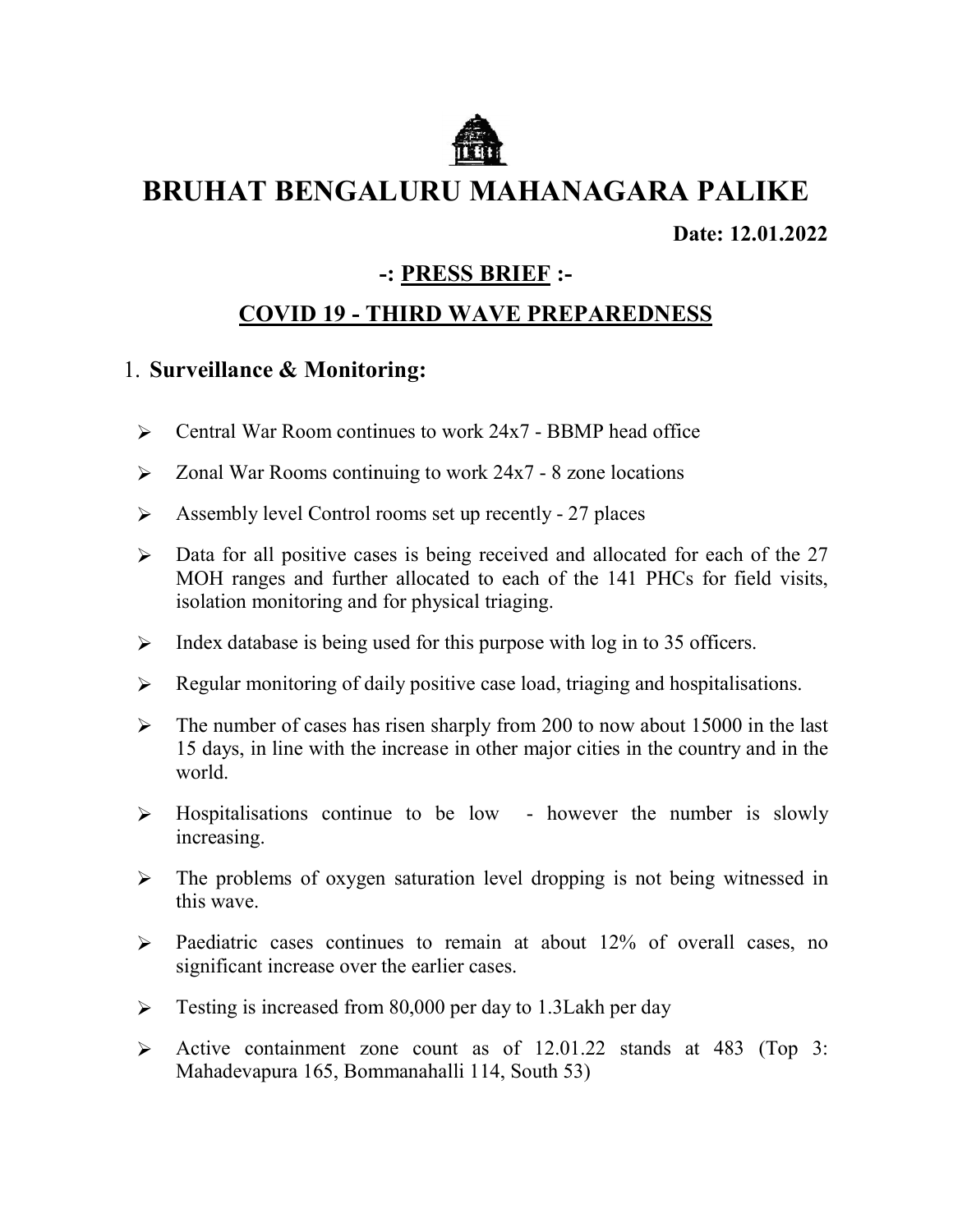# 2. Triaging System:

- > Tele-triaging by Call outs from the Assembly constituency control rooms address is verified and the health condition enquired on phone and recorded in data base.
- $\triangleright$  All positives are mandatorily tele triaged within 24 hours of test results
- $\triangleright$  While physical triaging was being taken up in cases in the low case scenario, now only those who are identified with symptoms are further physically triaged at the door step by mobile triage units (MTUs). All wards have 1 or 2 MTUs depending on case load. There are 198 wards in the BBMP.
- $\triangleright$  Physical triage is also done for all patients considered high risk, patients of more than 60 years and/or having co-morbidities.
- Physical triage centres (PTC's) are also established at each of the 27 MOH ranges with walk-in facility for patients seeking medical check-up.

#### 3. Hospitalisation and Bed Allocation:

- $\triangleright$  The BBMP does not directly operate the Hospitals and the beds. However in the case of pandemic, depending on requirement, certain number of hospital beds are requisitioned and taken by the State Government and given to BBMP for allocation through a system of CHBMS (Covid Hospital Bed Management System).
- $\triangleright$  The expenses for these bed allocated is borne by the State Government through SAST (Suvarna Aarogya Suraksha Trust).
- All the beds reserved for Covid management in the Government Hospitals and Govt Medical Colleges are taken for allotment under the CHBMS.
- > The Private establishments offer only certain beds for allotment under the CHBMS. The remaining hospital beds are directly booked by them without any reference to the Govt, BBMP and CHBMS.
- As of now, 3237 beds under Govt Hospitals, 2696 beds under Govt medical colleges, 13540 beds under Private hospitals, and 8594 beds under Private Medical Colleges are identified, totalling to 28067 beds.
- $\triangleright$  Of these, as of now 6255 beds are made available for allotment under the CHBMS, and 362 are allotted by CHBMS (Govt quota).
- $\triangleright$  Bed blocking is decentralised and logins are provided to 27 doctors at all MoH ranges.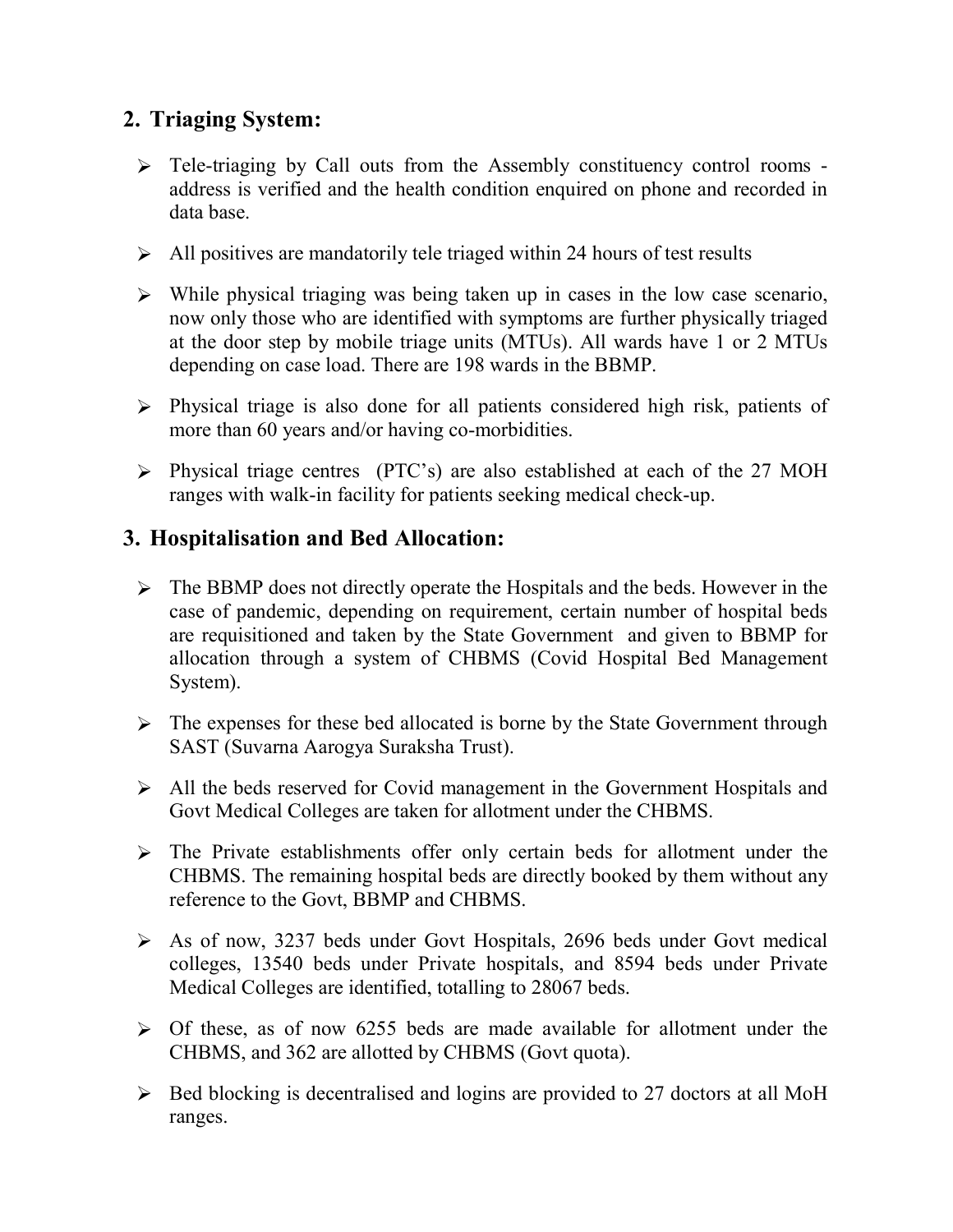$\triangleright$  The fees and charges of the private hospitals and private medical colleges is also regulated by Govt from time to time. There can not be any exorbitant charges levied by the private establishments.

#### 4. Home Isolation and Covid Care Centres:

- $\triangleright$  More than 90% of Covid affected people would not need to be hospitalised.
- $\triangleright$  Most of the positive cases can recover at home by Home Isolation.
- $\triangleright$  Positives under home isolation are monitored through tele calling and by field visits by BBMP health teams at the ward level
- $\triangleright$  If necessary, medications and home isolation kits are provided by BBMP UPHCs to the patients in home isolation
- $\triangleright$  As per the latest guidelines, home isolation period is 7 days, repeat testing after 7 days is not mandated. They can resume regular activities there after.
- $\triangleright$  Covid Care Centres (CCCs) are being set up by the BBMP to shift people who cannot be under home isolation. 27 such CCCs are being set up and would be operational by Friday, 14 Jan 22.
- $\triangleright$  Allotment of beds to the CCCs is being done through the CHBMS, the access to CHBMS is given to the 27 MoH Ranges.

# 5. Helplines:

- $\triangleright$  Toll free number 1533 is made operational 24/7 (1912 used in the earlier wave is discontinued for Covid, but the same backend team is continued with 1533)
- $\triangleright$  Beside this central helpline, 8 zonal helpline numbers are established and operational 24/7
- Assembly level/MoH Range control room helplines are established and are operational 24/7

# 6. Information, Education & Communications:

- Daily information about covid status in the city is published on social media and also through press briefing
- Educational material is shared across with all groups on regular basis regarding self isolation, treatment, covid appropriate behaviour as per the prevailing guidelines